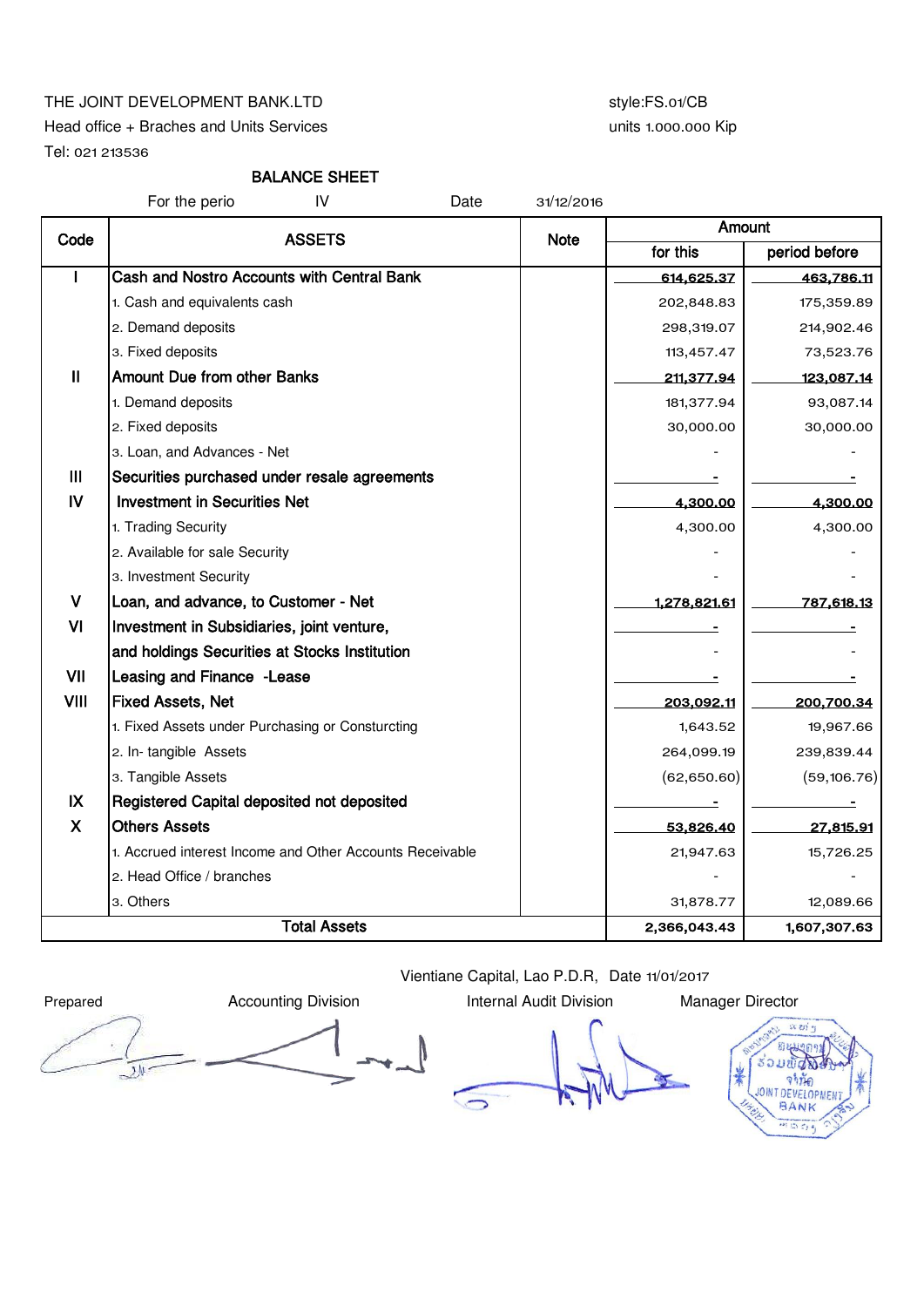### THE JOINT DEVELOPMENT BANK.LTD style:FS.01/CB

Head office + Braches and Units Services Tel: 021 213536

# units 1.000.000 Kip

### BALANCE SHEET

For the perio IV Date 31/12/2016

| Code          | <b>LIABILITIES AND CAPILAL</b>                            | <b>Note</b> | Amount       |               |  |
|---------------|-----------------------------------------------------------|-------------|--------------|---------------|--|
|               |                                                           |             | for this     | period before |  |
| $\mathbf{I}$  | Debt Payable to other Banks and Financial                 |             | 53,684.19    | 62,805.81     |  |
|               | Institution                                               |             |              |               |  |
|               | 1. Demand deposits                                        |             | 4,872.81     | 2,115.81      |  |
|               | 2. Fixed deposits                                         |             | 48,811.38    | 60,690.00     |  |
|               | 3. Borrowing Funds                                        |             |              |               |  |
|               | 4. Other Debt Payable to Banks and Financial Institutions |             |              |               |  |
| $\mathbf{II}$ | II. Debt Payable toCustomers                              |             | 1,873,690.43 | 1,148,033.41  |  |
|               | 1. Demand deposits                                        |             | 784,003.38   | 574,576.89    |  |
|               | 2. Fixed deposits                                         |             | 1,089,680.41 | 573,453.98    |  |
|               | 3. Other debt Payable to Customer                         |             | 6.64         | 2.54          |  |
| Ш             | Securities Sold under repurchased agreement               |             |              |               |  |
| IV            | Debt Payable related issuing Securities                   |             |              |               |  |
| $\mathbf{V}$  | Others liabilities                                        |             | 50,758.33    | 31,618.93     |  |
|               | 1. Accrued Interest and Other Accounts payable            |             | 39,338.32    | 20,903.46     |  |
|               | 2. Head Office / branches                                 |             |              |               |  |
|               | 3. Others                                                 |             | 11,420.01    | 10,715.47     |  |
| VI            | Capital and its Similar                                   |             | 387,910.50   | 364,849.50    |  |
|               | 1. Registered Capital                                     |             | 404,666.10   | 404,666.10    |  |
|               | 2. share's Premium                                        |             | (39, 757.05) | (39, 757.05)  |  |
|               | 3. Legal Reserve                                          |             | 2,045.32     | 2,045.32      |  |
|               | 4. Reserve for Expansion Businees                         |             |              |               |  |
|               | 5. Other Reserves                                         |             | 550.52       | 550.52        |  |
|               | 6. Margin foe Revaluation                                 |             | 22,576.65    | 23,671.96     |  |
|               | 7. Provisions under BOL Regulations                       |             | 6,471.71     | 3,923.43      |  |
|               | 8. Retained Earning (+/-)                                 |             | (16, 218.65) | (34, 503.83)  |  |
|               | 9. Retained Earning                                       |             |              |               |  |
|               | 10. Result in Instance of approval $(+/-)$                |             |              |               |  |
|               | 11. Result of the year (+/-)                              |             | 7,575.90     | 4,253.05      |  |
|               | 12. Sabvention and allocated Funds                        |             |              |               |  |
|               | 13. Subordinated debts                                    |             |              |               |  |
|               | <b>Total liabilities and Equity</b>                       |             | 2,366,043.43 | 1,607,307.63  |  |

Vientiane Capital, Lao P.D.R, Date 11/01/2017



 $\overline{\phantom{1}}$ 

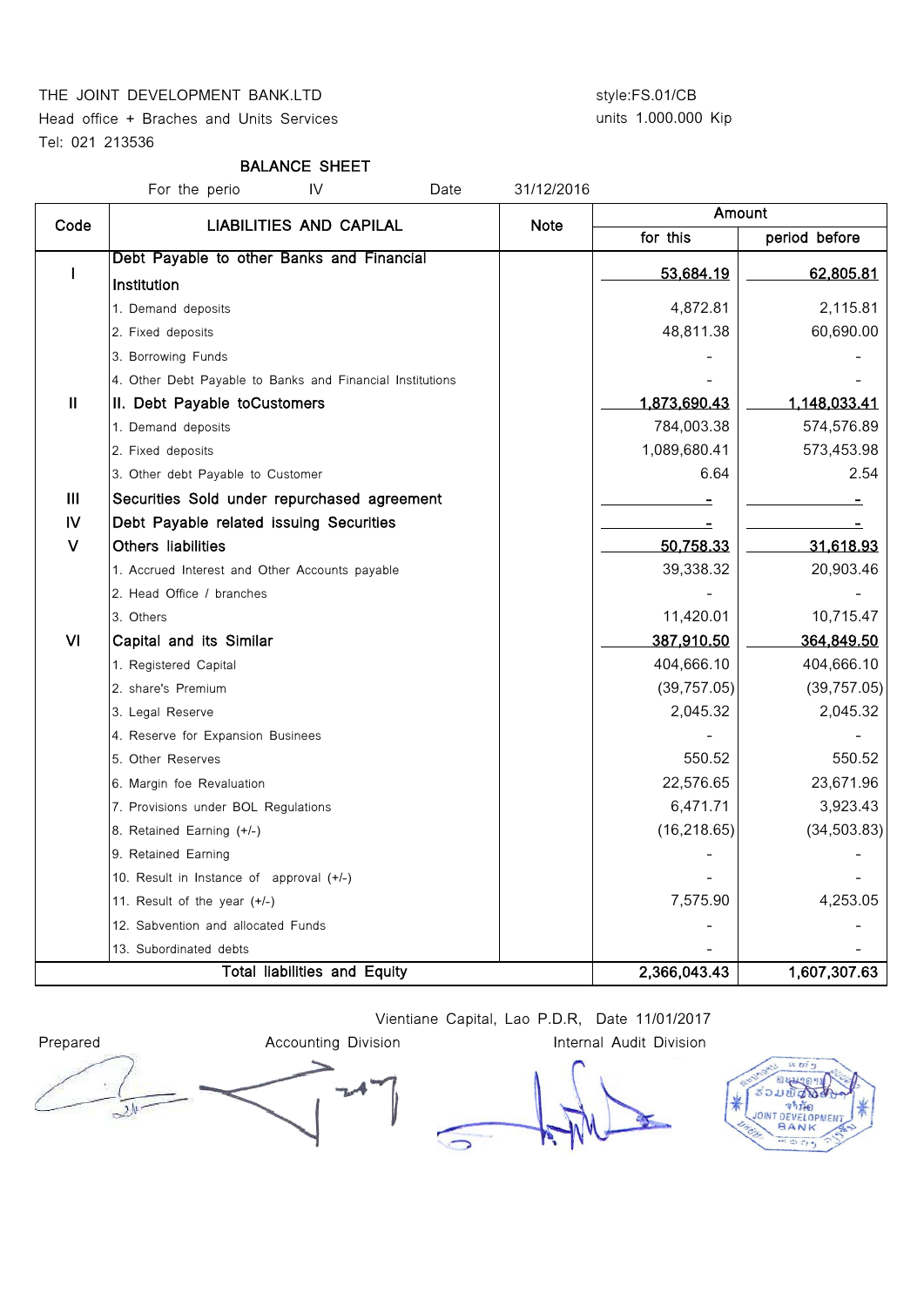THE JOINT DEVELOPMENT BANK.LTD style:FS.02/CB

Head office + Braches and Units Services Tel: 021 213536

units 1.000.000 Kip

## STATEMENT OF INCOME

|                | IV<br>For the perio<br>Date                                                       | 31/12/2016 |            |               |
|----------------|-----------------------------------------------------------------------------------|------------|------------|---------------|
| Code           | Item                                                                              | Note       | Amount     |               |
|                |                                                                                   |            | for this   | period before |
|                | A. Operating Incomes and Expenses                                                 |            |            |               |
| 1              | + Interest Income and its equivalents                                             |            | 106,583.65 | 80,089.39     |
|                | Interest and its equivalents from Inter banks<br>1.1                              |            | 3,789.91   | 3,840.95      |
|                | 1.2 Interest and its equivalents from Customer                                    |            | 102,793.74 | 76,248.44     |
|                | 1.3 Interest for Securities purchased under resale agreement                      |            |            |               |
|                | 1.4 Interest and its equivalents from Investment in Securities                    |            |            |               |
|                | 1.5 Other Interest                                                                |            |            |               |
| $\overline{2}$ | - Interest Expenes and its equivalents                                            |            | 72,117.82  | 50,297.52     |
|                | 2.1 Interest Expenses and its equivalents on inter bank                           |            | 3,166.55   | 3,488.51      |
|                | 2.2 Interest Expenes and its equivalents on Customer                              |            | 68,925.44  | 46,809.01     |
|                | 2.3 Interest Expenses on Securities sold under repurchased agreement              |            | 25.83      |               |
|                | 2.4 Interest Expense on Certificates of deposit                                   |            |            |               |
|                | 2.5 Interest and Interest Equivalent                                              |            |            |               |
| 3              | +/- Gain(or loss) on trading Gold and other precious metals                       |            |            |               |
|                | I. Incomes - Expense Interest margin                                              |            | 178,701.47 | 130,386.91    |
| 4              | 4. Incomes from leasing and lease available to buy                                |            | 120.02     | 78.23         |
| 5              | 5. Expenses on leasing and Lease available to buy                                 |            |            |               |
| 6              | 6. Incomes from rent                                                              |            |            |               |
| 7              | 7. Expenses on rent                                                               |            |            |               |
| 8              | 8. Expenses from Capital and from stock holders                                   |            | 280.00     | 378.00        |
| 9              | 9. Incomes from Commissions and financial Services                                |            | 57,215.75  | 34,400.07     |
| 10             | 10. Expenses Commissions and financial Services                                   |            | 8,322.70   | 6,982.66      |
| 11             | 11. Profit or loss on Trading Security                                            |            |            |               |
| 12             | 12. Profit or loss from Security AvailableCE for sale                             |            |            |               |
| 13             | 13. Net Profit or loss on foreign Exchange                                        |            | 3,936.48   | 2,191.37      |
| 14             | 14. Net Profit or loss on trading Conditional Instrument                          |            |            |               |
|                | II. Net Operating Income                                                          |            | 248,576.42 | 174,417.24    |
|                | + Income and expenditure                                                          |            |            |               |
| 15             | 15. Other operating Incomes                                                       |            | 44,809.43  | 7,014.07      |
| 16             | 16. Administation Expenses                                                        |            | 63,816.02  | 51,405.88     |
|                | 16.1 Employee Expenses                                                            |            | 34,377.97  | 31,351.49     |
|                | 16.2 Other Adminitrative Expenses                                                 |            | 29,438.04  | 20,054.38     |
| 17             | 17. Amortization and depreciation expenses trangible and intrangible fixed assets |            | 17,347.95  | 13,917.21     |
| 18             | 18. Other Operating Expense in Business                                           |            | 43,919.95  | 4,183.62      |
| 19             | 19. Net Income or Expenses on Revalution Debt and off- B/S items                  |            | 17,961.89  | 8,167.93      |
|                | 19.1 Depreciation on debt and Debt Payable                                        |            | 8,903.43   | 639.57        |
|                | 19.2 Reverse depreciation on debt and income from write off Debt                  |            | 9,058.46   | 7,528.36      |
| 20             | 20. Net Income or Expenses to change fixed financial valuable                     |            |            |               |
|                | III. Incomes and Expenses                                                         |            | 187,855.24 | 84,688.71     |
|                | IV. Item Extraordinary before Resulf                                              |            | 60,721.18  | 89,728.53     |
| 21             | 21. Income taxes                                                                  |            |            |               |
|                | VI. Resulting in net                                                              |            | 7,575.90   | 4,253.05      |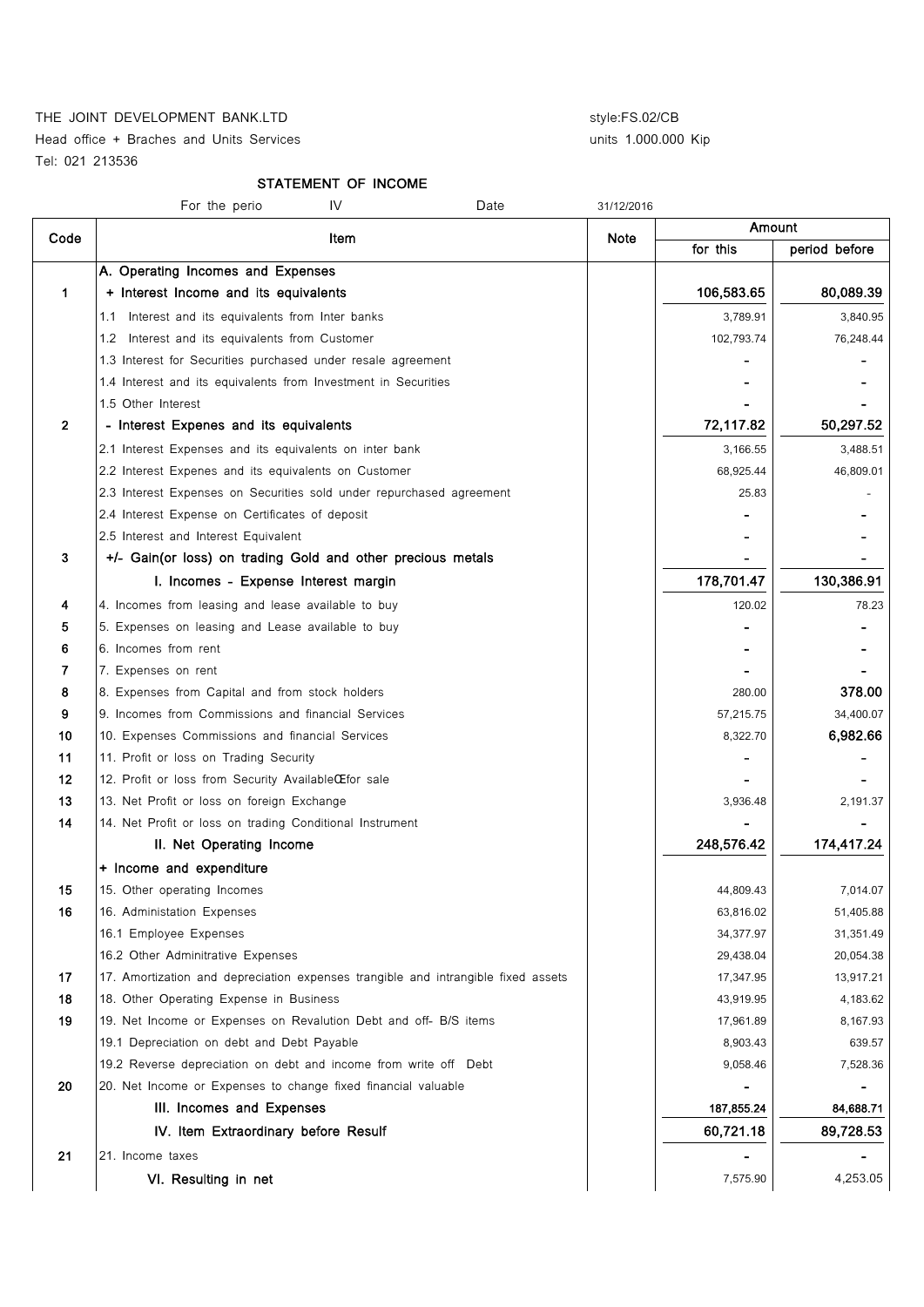| 22 | [22. Changes in additional funds from asset valuation          | 23.671.96      | 23,671.96 |
|----|----------------------------------------------------------------|----------------|-----------|
| 23 | 23. Profit (loss) from valuation of securities for sale        | ۰              |           |
|    | [24. Tax profits arising from elements outside business income | $\blacksquare$ | $\sim$    |
|    | Total profit (loss) in Business Net (22+23+24)                 | 23.671.96      | 23.671.96 |

Vientiane Capital, Lao P.D.R, Date 11/01/2017

 $x \nvert x$ **RADO** ຮ່ວມເ

**OINT DEVELO BA** 

 $*$ 

Prepared **Accounting Division** Internal Audit Division **Internal Audit Division** ١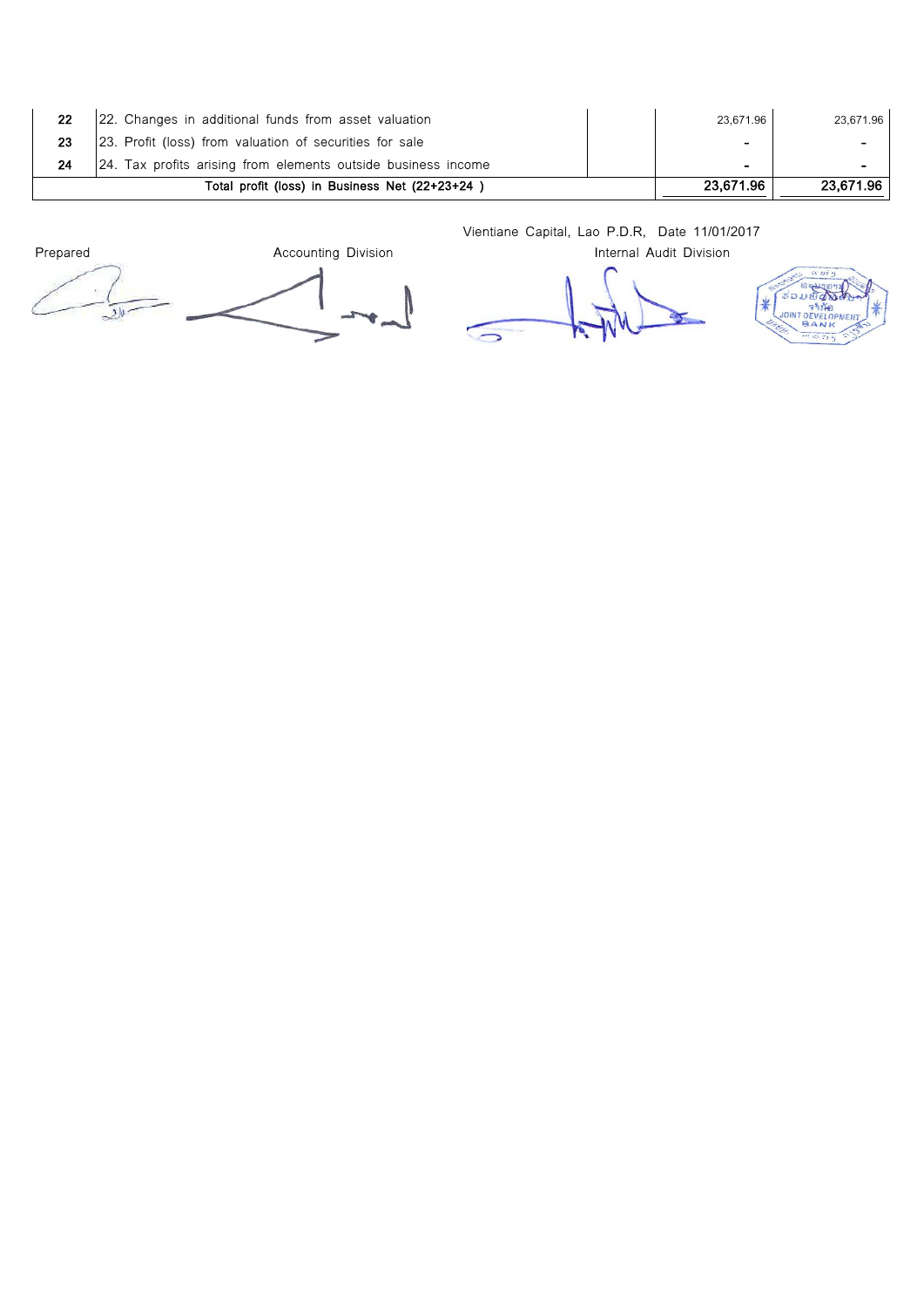Head office + Braches and Units Services and This Services units 1.000.000 Kip Tel: 021 213536

#### STATEMENT OF CASH FLOWS

|              | For the perio<br>IV<br>Date                                                              | 31/12/2016 |                          |               |
|--------------|------------------------------------------------------------------------------------------|------------|--------------------------|---------------|
| Code         |                                                                                          | Note       | Amount                   |               |
|              | Item                                                                                     |            | for this                 | period before |
|              | A. Cash flow from business operation                                                     |            | $\overline{\phantom{a}}$ |               |
| 1            | +/- Net benefit or loss in year                                                          |            |                          |               |
|              | * Repricing item of benefit or loss balance as cash for income - expense                 |            | 77,766.24                | 28,085.65     |
| $\mathbf{2}$ | + Net amortization and depreciation of fixed asset (substantial and insubstantial)       |            | 17,347.95                | 13,917.21     |
| 3            | + Net amortization and depreciation of leasing asset and leasing asset for sale          |            |                          |               |
| 4            | +/- Net depreciation of problem loan and NPL                                             |            | 224.50                   | (1,024.12)    |
| 5            | + Net depreciation of investment asset and others                                        |            |                          |               |
| 6            | + Net reserve deduction for risk and expenses                                            |            |                          |               |
| 7            | + Net reserve deduction by regulation                                                    |            | 1,609.89                 | 1,275.51      |
| 8            | + Loss from sale of fixed assets (including software. C. US money)                       |            | (45, 302.65)             | (45, 189.55)  |
| 9            | +/- Benefit from fixed asset sale (include financial fixed asset)                        |            |                          |               |
| 10           | - Income equity from basic support fund                                                  |            |                          |               |
| 11           | +/- Changes in receivable interest items and other expense items                         |            | 9,783.46                 | 4,053.98      |
| 12           | +/- Changes in receivable interest items and other income items                          |            | 39,338.32                | 20,903.46     |
| 13           | Profits from foreign                                                                     |            | 54,764.78                | 34,149.17     |
|              | I. Net cash flow from operation activity before changes in assets and                    |            |                          |               |
|              | revolving liabilities of the bank (1 to 11)                                              |            | 77,766.24                | 28,085.65     |
|              | * Changes (increase or decrease) in revolving assets                                     |            |                          |               |
| 14           | +/- Fixed deposits at Central Bank                                                       |            |                          |               |
| 15           | +/- Fixed deposits in other banks                                                        |            | 30,000.00                | 30,000.00     |
| 16           | +/- Fixed deposit in CB and FI                                                           |            | 1,288,229.49             | 785,620.16    |
| 17           | +/- Asset purchase with resale agreement                                                 |            |                          |               |
| 18           | +/- Assets for commerce                                                                  |            | 4,300.00                 | 4,300.00      |
| 19           | +/- Assets for sale                                                                      |            |                          |               |
| 20           | +/- Money for loan and advance for customer                                              |            | 1,275,717.76             | 788,351.01    |
| 21           | +/- Other assets                                                                         |            | 17,608.26                | 13,595.32     |
|              | II. Net cash flow from changes in revolving liabilities (12 to 17)                       |            | 2,580,638.99             | 1,594,675.85  |
|              | * Changes (increase or decrease) in revolving assets                                     |            |                          |               |
| 22           | +/- Fixed deposit of CB and FI                                                           |            |                          |               |
| 23           | +/- Other accounts to send to other banks                                                |            | 707.18                   |               |
| 24           | +/- Debt to pay for customer                                                             |            | 1,873,690.43             | 1,148,033.41  |
| 25<br>26     | +/- Asset sale with repurchase agreement                                                 |            | 11,416.92                | 10,715.47     |
|              | +/- Other liabilities<br>III. Cash flow from changes in revolving liabilities (18 to 21) |            | 1,885,814.53             | 1,158,748.88  |
|              |                                                                                          |            | 4,544,219.76             |               |
|              | IV. Net cash flow from business operation $(I + II + III)$                               |            |                          | 2,781,510.38  |
|              | B. Cash flow from investment activities                                                  |            |                          |               |
| 27           | +/- Increase or decrease in investment assets                                            |            |                          |               |
| 28           | +/- Increase or decrease in investment as group enterprise, joint venture company        |            |                          |               |
| 29           | +/- Increase or decrease in fixed assets                                                 |            | 265,742.71               | 259,807.10    |
|              | V. Net cash flow from investment activities (22 to 24)                                   |            | 265,742.71               | 259,807.10    |
|              | C. Cash flow from earning activities                                                     |            | $\blacksquare$           | -             |
| 30           | +/- Increase or decrease in the loan                                                     |            |                          |               |
| 31           | +/- Increase or decrease in the share distribution                                       |            | 1,812.58                 | 2,827.47      |
| 32           | + Integrated capital to receive in year                                                  |            | 404,666.10               | 404,666.10    |